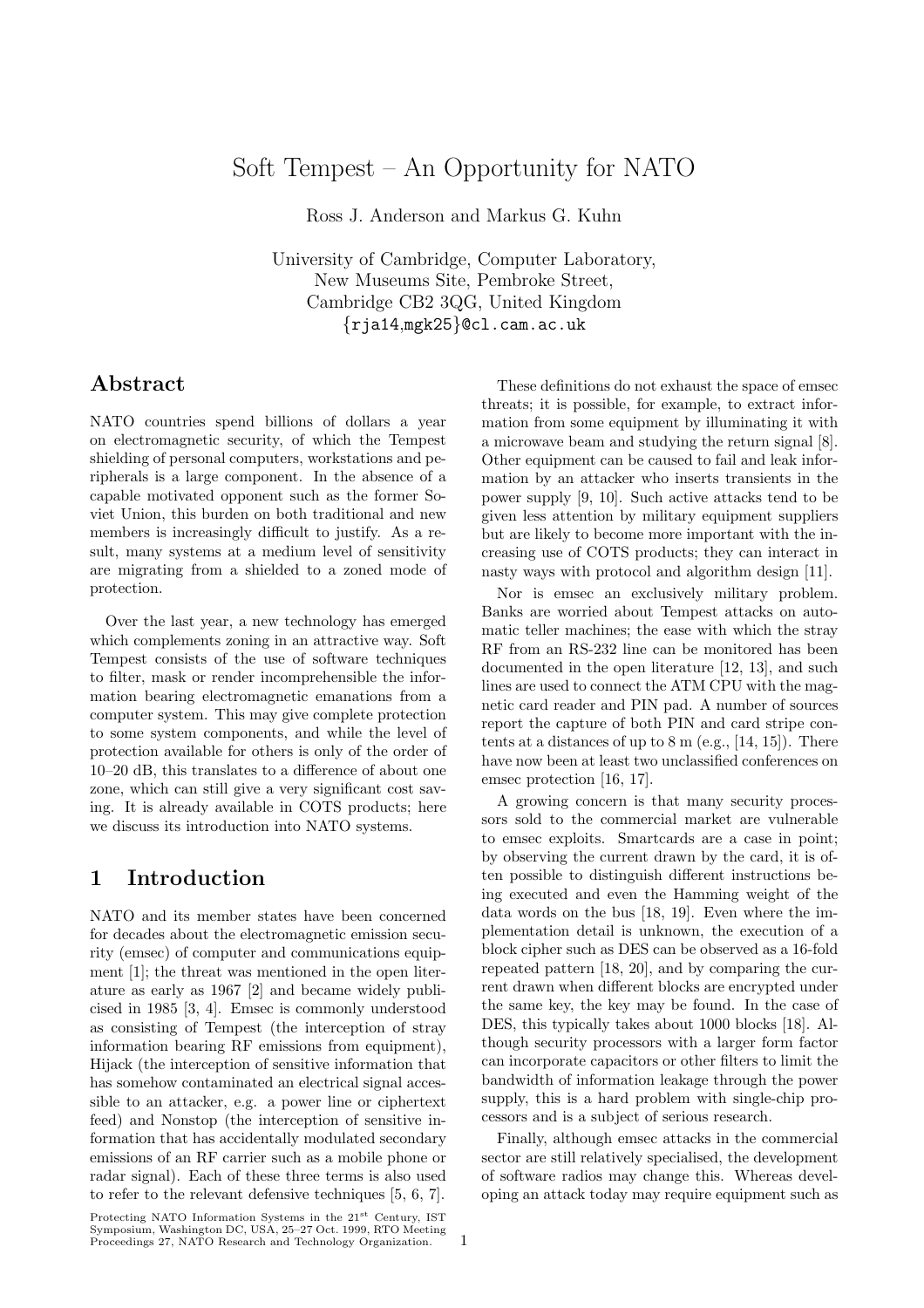the HP 3587 Signals Analysis System [21], which costs about \$100,000 and whose export can be controlled, the same functionality will probably be available in ten years' time in low-cost PC peripherals providing a range of RF services such as UMTS and GPS using software radio techniques [22].

So attacks remain a threat, despite the disappearance of the USSR; indeed, the threat environment will become more complex and diverse. But the traditional countermeasure – metal shielding  $[5]$  – is expensive and likely to remain so; the existing alternatives, which include jamming [23] and specialised hardware techniques such as scanning a VDU raster in a random order [24], have a number of disadvantages. This motivates us to ask whether there are any other alternatives.

## **2 Soft Tempest**

It has been known for some time that the information bearing RF emanations from a computer can be modified by its software. For example, the first author learned to program in 1972 at the Glasgow Schools Computer Centre on an early IBM machine which had a 1.5 MHz clock; a radio tuned to this frequency in the machine room would emit a loud whistle. A colleague wrote a set of subroutines of different lengths such that by calling them in sequence, the computer could be made to play a tune.

A modern re-implementation of this is described in [25]: a PC monitor with a pixel frequency of 70 MHz can be fed video signals which implement a 10 MHz radio signal, amplitude modulated with different tones. This can be used to attack computers that are not connected to networks and have good physical security: the computer is infected with a virus which searches the disk for keys or other interesting material and then transmits it to a nearby receiver. (A more sophisticated implementation could use spread spectrum rather than simple AM.) Indeed, there has been speculation that such a 'Tempest virus' has been used in at least one actual incident of espionage [26].

Such phenomena led us to consider whether software techniques could be used for defence as well. We conducted a series of experiments in late 1997 and early 1998 and tried a number of possible approaches. For example, we tried to mask the Tempest signal from a VDU by generating a jamming signal with a dither pattern in the background; this did not work too well as the jamming signal usually ended up modulated fairly conspicuously with the screen contents we were trying to hide. Eventually, we evolved a set of techniques that do appear to work reliably, and these are described in detail in [25, 27]. We will now describe two of the techniques briefly.

# TrustNo1

Figure 1: Standard black on white text image.



Figure 2: The same text after horizontal low-pass filtering.

#### **2.1 Filtered fonts**

The technique which has attracted most publicity, and which is already fielded in two commercial security packages [28, 29], is font filtering. We discovered that most of the information bearing RF energy from a VDU was concentrated in the top of the spectrum, so filtering out this component is a logical first step. We removed the top 30% of the Fourier transform of a standard font by convolving it with a suitable  $\sin(x)/x$  low-pass filter.

Figure 1 shows standard black on white text; figure 2 shows the same text after low pass filtering; figure 3 shows a section through the original text; figure 4 a section through the filtered text, whose background is set at 85% white; figure 5 a section as received by the monitor if a cheap low-pass filter is installed in the VDU cable; figures 6 and 7 show the same text (normal and filtered) as it appears to the authorised user on the PC monitor; and finally



Figure 3: Video signal of a normal font



Figure 4: Video signal of a filtered font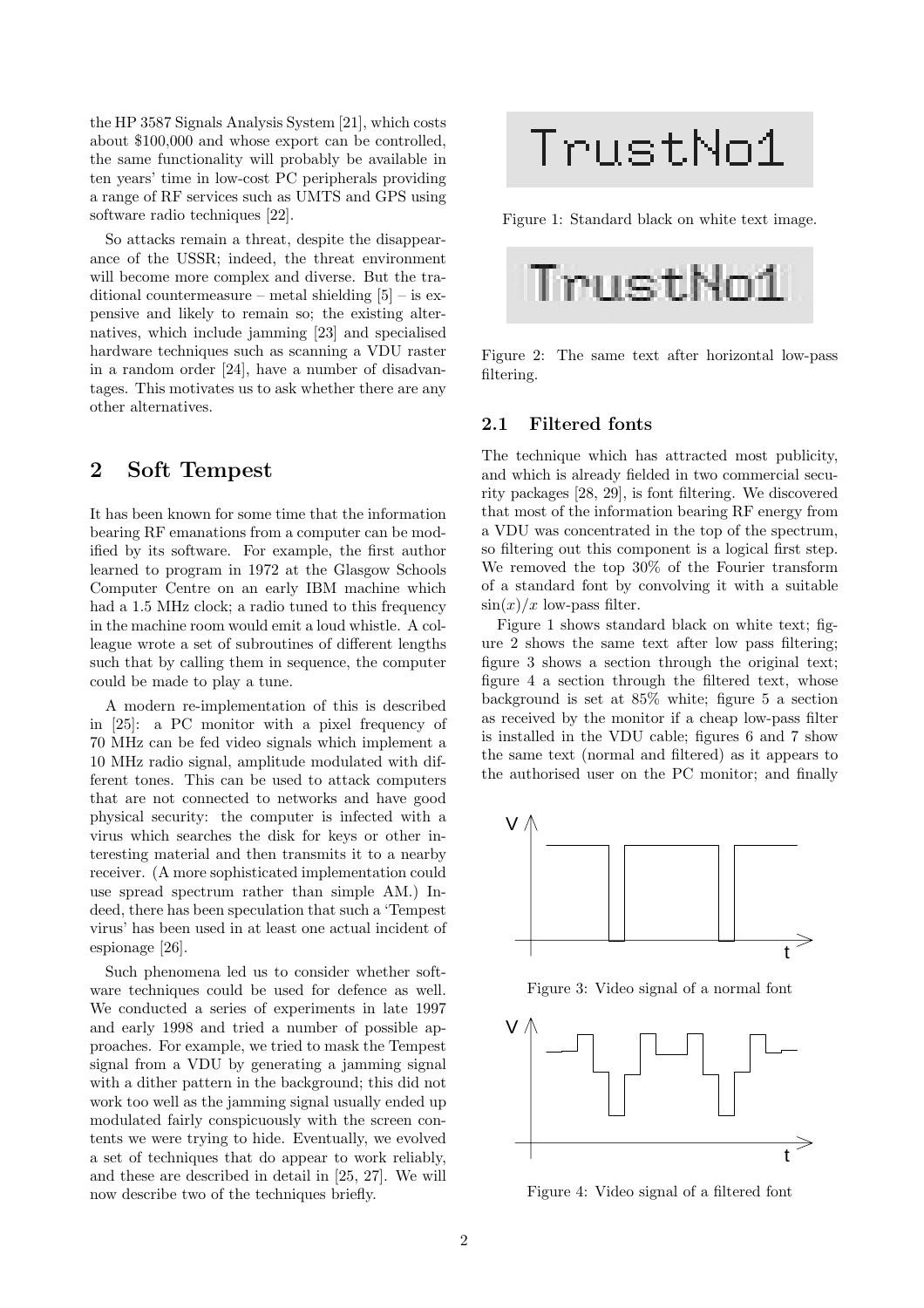

Figure 5: Video signal of a filtered font after analog HF suppression

figures 8 and 9 show the normal and filtered text as it appears to the unauthorised viewer using an ESL model 400 Tempest monitor [30].

The filtered text looks rather blurred and unpleasant in the magnified representation of figure 2, but surprisingly, the loss in text quality is almost unnoticeable for the user at the computer screen, as can be seen from the magnified photos figures 6 and 7. The signal is in any case filtered by the video and monitor electronics and the impedance of the VDU cable (which typically contains a ferrite choke to limit RFI/EMI). When one adds in the limited focus of the electron beam and the limited resolution of the eye, the net effect of filtering is small. Indeed, some observers think that the image quality is slightly improved.

While there is little visible change for the user, such filtering causes a text which could previously be received easily to vanish from the Tempest monitor, even when the antenna is right next to the VDU. The Tempest receiver screen shots in figures 8 and 9 show that not only has the information bearing signal disappeared, but the receiver's automatic gain control has turned up, displaying the synch pulses as vertical lines (the text appears four-up here as the line frequency of the monitor in use is 70 kHz while our elderly Tempest receiver was designed in the era of the PC-AT and only goes up to 20 kHz).

Filtered text display requires greyscale representation of glyphs, but this technology is already available in many display drivers in order to support anti-



Figure 6: Screen appearance of a normal font



Figure 7: Screen appearance of a filtered font



Figure 8: Eavesdropper's view of normal fonts



Figure 9: Eavesdropper's view of filtered screen content

aliasing fonts. The next generation of anti-Tempest display routines may also apply the opposite of the techniques used in OCR fonts: signal differences between glyphs of different characters can be minimized and there can be multiple representations of some glyphs with quite different signal characteristics. This should make automatic character recognition by the eavesdropper more challenging.

Eavesdropping text from a monitor is only one of the Tempest risks associated with personal computers. Nevertheless, we still consider it the most significant one, as the video display unit is usually the strongest source of information bearing radiation.

#### **2.2 Securing a keyboard**

Another possible application of Soft Tempest techniques lies in securing computer keyboards. Here there are two main threats: the passive observation of RF emanations at harmonics of the keyboard scan cycle, and active attacks in which the keyboard cable is irradiated at a harmonic of its resonant frequency and the scan codes are detected in the return signal which is modulated by the nonlinear junction effect.

Here our defensive technique involves reprogramming the keyboard microcontroller so that the scan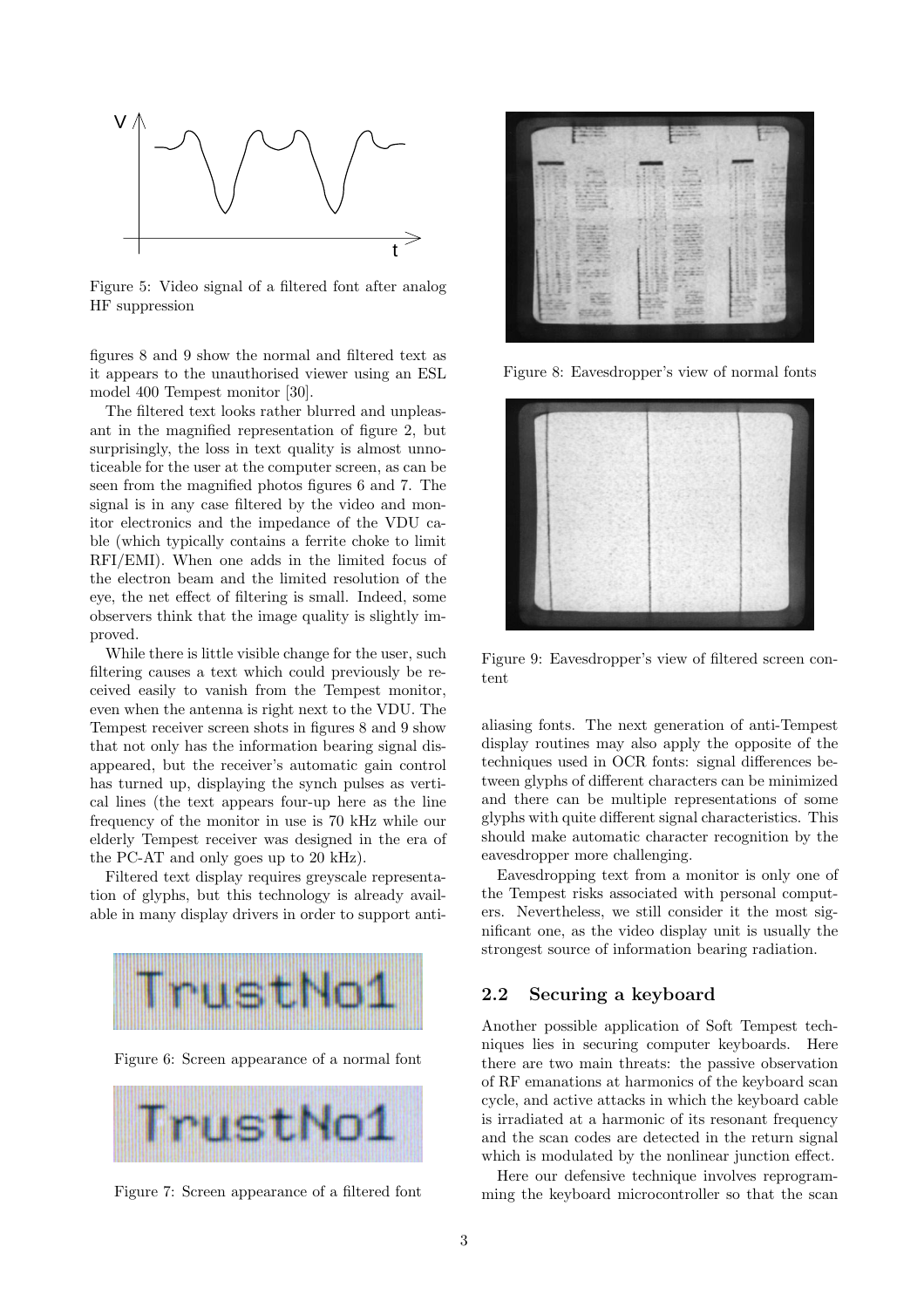cycle is randomised, and then encrypting the scan codes before they are sent to the PC. Thus for a given keypress, the number of keys scanned in a cycle will be a random and changing value rather than a known constant, and even although the value can be measured by an attacker, it should give him no information on the value of the keypress, on the user's typing pattern, or even on whether the keyboard is in use at all. The necessary system modifications affect only the PC's device driver and the firmware in the keyboard microcontroller.

Three features of this keyboard protection technique should be noted. The first is that, whereas font filtering may give only 10–20 dB of protection and thus be inadequate on its own in the most demanding applications, the keyboard technique may be sufficient even there (the exception is where complete shielding is needed for tactical reasons to prevent radio direction finding). The second is that the keyboard protection can be independent of other protection options. The third is that suitably modified keyboards can be supplied through existing trusted distribution chains (and can reinforce these controls as they will not work with an unmodified PC). Thus the savings of perhaps \$500 per keyboard can be achieved independently of any decision to deploy font filtering techniques and in a way that appears compatible with current infosec management practices.

### **3 Discussion**

Our results on Soft Tempest are preliminary; our testing has been limited by the facts that we do not have a shielded room on site, and that we have avoided getting the security clearance needed for access to the AMSG documents because of the restrictions this would place on our research. Further testing should explore the extent to which the level of protection given by filtered fonts depends on the display technology; while we may get around 10–20 dB with the monitor used for most of our testing (model MT-9017E produced by iiyama), the effect may be less on other monitors. We therefore welcome any feedback from the government research community on how our Soft Tempest techniques fare in the test environments available to them.

As a general point, we feel that the time may have come for the declassification of at least some of the Tempest, Hijack and Nonstop test requirements. (The publication of the specifications of KEA and Skipjack is an encouraging precedent.) Even if NATO is unwilling to declassify AMSG 720B, the physical shielding of 100 dB or so which we understand it specifies is excessive for many real world applications [32], and so the reasonable first step might be declassification of the AMSG 788/799 which apparently relates to equipment used in zoned protection models [33]. The increasing reliance which NATO military organisations place on COTS components and systems, and the growing importance of defensive infowar, make it advantageous to enable commercial suppliers to use standards that are in harmony with at least some of the military infosec requirements. In the absence of a lead from NATO, we may have to develop separate, open, standards for Soft Tempest implementation and testing.

What sort of applications should use Soft Tempest? We suggest the answer is all of them. Where a high level of protection is needed, as in a diplomatic or intelligence system, 100 dB of shielding may be prudent – but this can always fail. One of us was asked to do an independent review of a shielded product and had no difficulty receiving a clear signal. The equipment manufacturer then stripped down the device, washed the gaskets in alcohol, and reassembled it carefully; the signal was now undetectable. If a new device presented by a manufacturer for hostile review was faulty, then what proportion of devices in the field are also defective? In applications which require the best possible protection regardless of cost, we suggest that Soft Tempest should be mandatory; otherwise, shield failure can leave critical data unprotected.

In less critical applications, where zoning techniques are used at present, Soft Tempest has the potential to make a difference of about one zone. NATO governments should consider whether the cost savings from this will justify adopting the technology. It should also be borne in mind that once adopted it can be extended to large numbers of systems at little marginal cost; this will provide some potential for extending protection against future attackers using low-cost software radios.

In the case of some particular components, such as computer keyboards, Soft Tempest may be the best protection mechanism for all but the most demanding tactical applications. Adoption of the technology for keyboards alone might save US\$ 500 per device; and if the Bluetooth protocol for secure RF communication between devices is successful in the marketplace, then Soft Tempest might become the preferred option for many system components.

## **4 Conclusions**

Soft Tempest techniques have the potential to save NATO governments a very large amount of money. They are already fielded in COTS products, some of which are already used by government agencies. In order to avoid the emergence of different, incompatible standards for COTS and military systems, we recommend that NATO declassify the relevant Tempest test standards. More generally, it is time that governments started looking seriously at a more systematic exploitation of Soft Tempest technology.